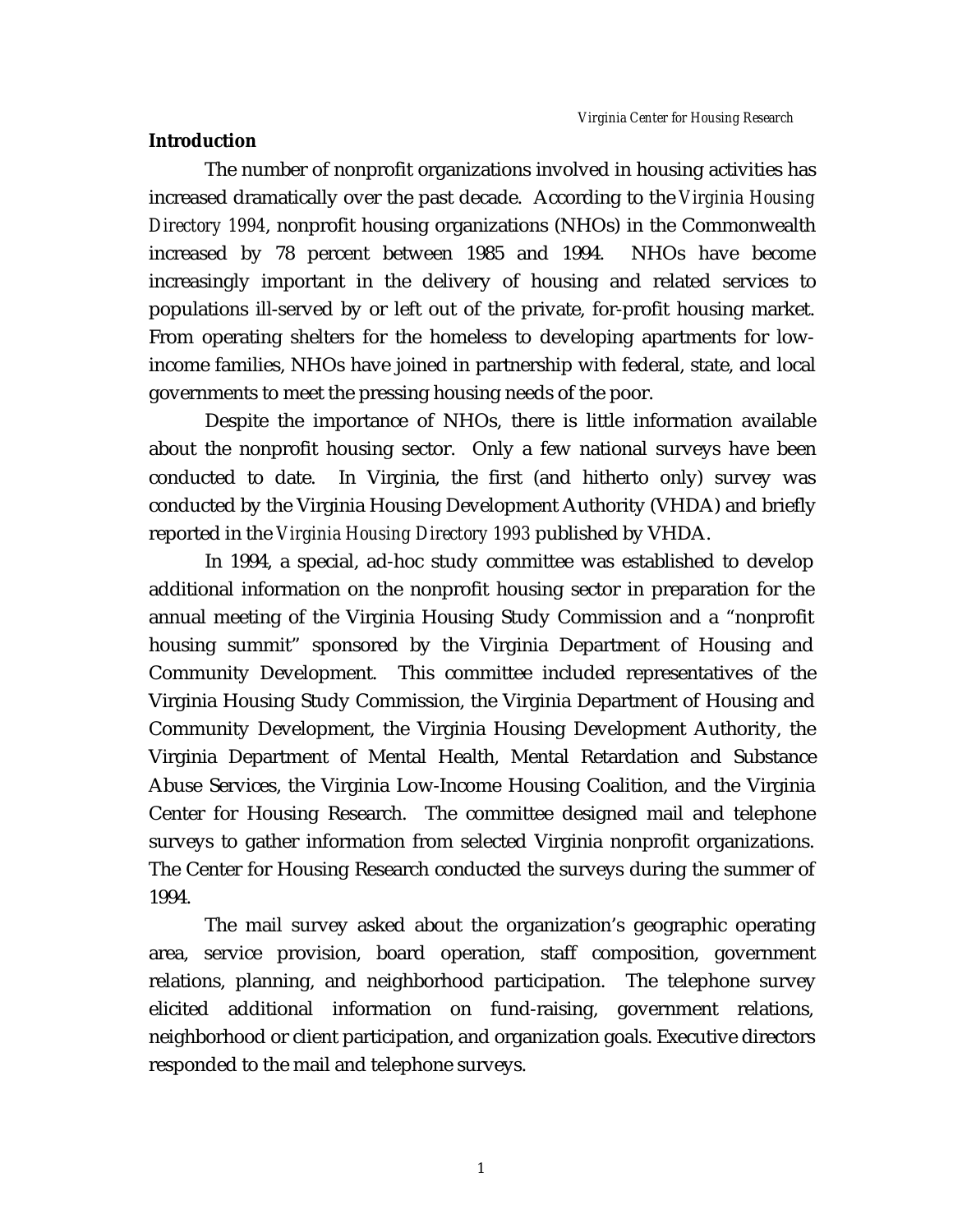The sample frame used for this study was the list of nonprofit housing organizations in the *Virginia Housing Directory 1993*\*. These organizations represent a wide range of involvement in housing and other social service activities. A random sample drawn from all of these organizations was beyond the resource and time constraints of the committee. Consequently, the committee decided to focus the survey on those organizations which it classified as housing producers and managers (further classified as large, medium and small), community or neighborhood development, shelter and special needs, and service specialist organizations. A non-random sample of five to six organizations was drawn from each category.

The sample, by design, did not provide a proportionate reflection of nonprofit housing organizations in the state. It under-represented small organizations and over-represented large organizations. Large producer/manager NHOs represent 2.5 percent of the organizations listed in the housing directory, but were 14.6 percent of the sample. (See Table 1.) Medium producer/manager NHOs make-up 6.4 percent of the Directory and 25.0 percent of the sample. Small organizations comprise 20.6 percent of the Directory and 14.6 percent of the study population.

| <b>NHO Classifications</b>       | <b>Organizations Listed in</b><br>the Virginia Housing<br><b>Directory 1993</b><br>$(n = 282)$ | <b>Organizations Selected for</b><br><b>Survey by the Study</b><br>Committee<br>$(n = 48)$ |
|----------------------------------|------------------------------------------------------------------------------------------------|--------------------------------------------------------------------------------------------|
| Large Producers/Managers         | 2.5%                                                                                           | 14.6%                                                                                      |
| <b>Medium Producers/Managers</b> | $6.4\%$                                                                                        | 25.0%                                                                                      |
| <b>Small Producers/Managers</b>  | 20.6%                                                                                          | 14.6%                                                                                      |
| Community/Neighborhood Dev. Orgs | 3.9%                                                                                           | 20.8%                                                                                      |
| <b>Shelter and Special Needs</b> | 51.1%                                                                                          | 20.8%                                                                                      |
| <b>Service Specialist</b>        | 15.6%                                                                                          | 4.2%                                                                                       |

|  | Table 1: Nonprofit Housing Organization (NHO) Classifications |  |  |  |
|--|---------------------------------------------------------------|--|--|--|
|--|---------------------------------------------------------------|--|--|--|

 $\overline{a}$ 

<sup>\*</sup> The *Virginia Housing Directory 1994* was not yet available at the time of the survey.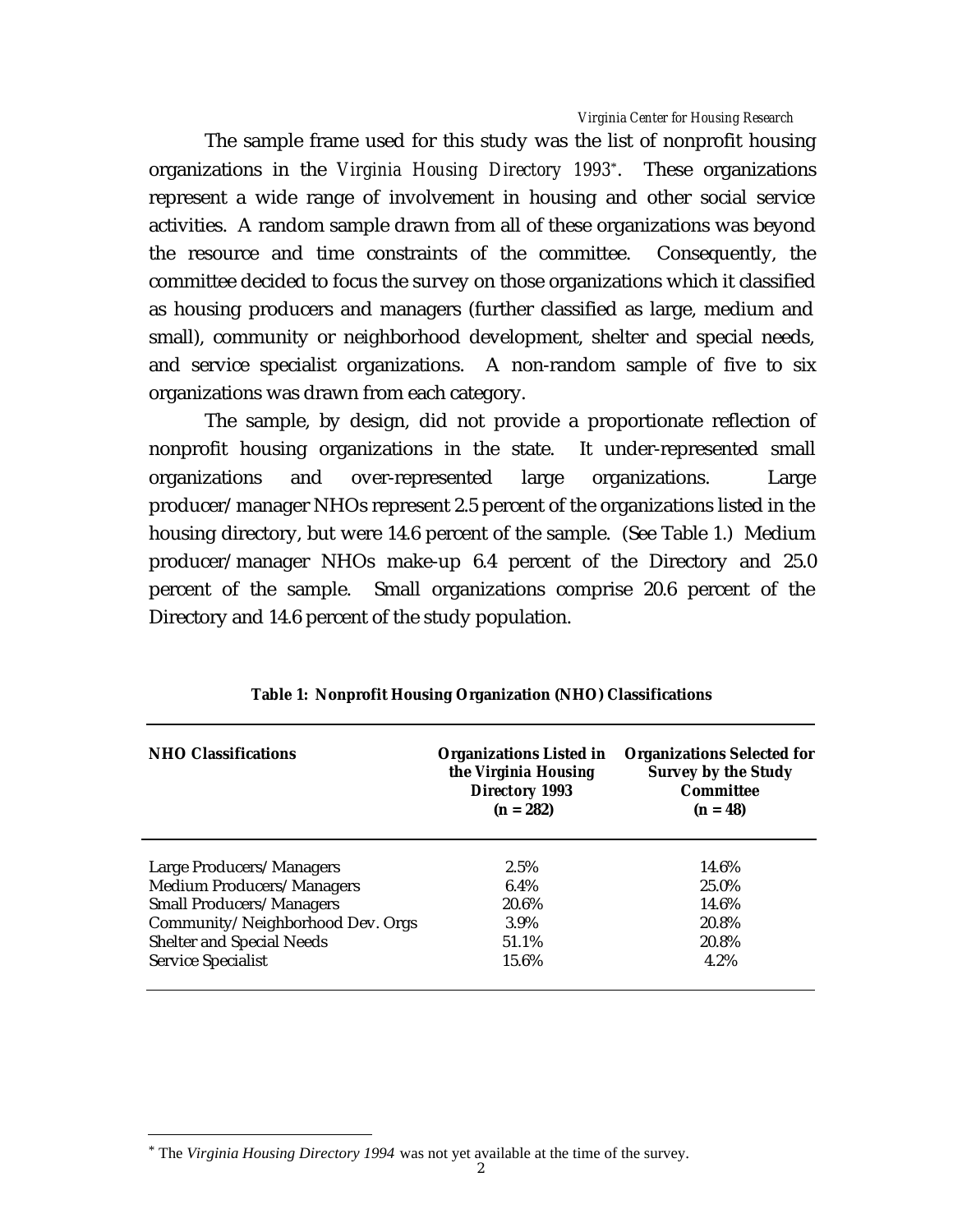The sample also under-represented shelter providers and social service organizations that provide housing services as part of a larger menu of services and typically are not involved in any on-going production of housing. These nonprofit organizations provide domestic violence prevention, day care, health, and other social services, as well as shelters, group homes and similar housing services. Shelter and special needs organizations represent 51.1 percent of the total population of NHOs, but only 20.8 percent of the sample.

It is important to stress that the study committee intended to disproportionately select producer/manager NHOs relative to special needs organizations. Producer/manager NHOs have become very important in the development or rehabilitation of housing and are relied upon to implement several federal and state housing initiatives. These NHOs are oriented to producing and managing additional housing each year, whereas many special needs organizations are oriented to providing services rather than producing units. A proportionate sample would have either included very few producer/manager NHOs or would have been too large given the committee's budget and time constraints.

Of the 282 nonprofit organizations listed in the *Virginia Housing Directory 1993*, 48 were selected by the committee for the survey. Thirty-six organizations completed mail surveys giving the first phase of the study a 75 percent completion rate. Thirty-seven organizations completed telephone surveys giving the second phase of the study a 77 percent completion rate.

The age of organizations is often a key indication of their management and production capacity. New organizations differ from older organizations in many important ways that affect (and reflect) management, fund raising, and housing production capabilities. Consequently, the age of the organization is an important comparative perspective used throughout this report. The organizations responding to the mail survey included 18 organizations younger than ten years old (herein referred to as "younger organizations") and 18 organizations ten years old and older (referred to as "older organizations"). The organizations responding to the telephone survey included 17 younger and 17 older organizations (three organizations had missing data for year established).

Although special needs organizations are under-represented in the sample, this does not affect the age comparisons made throughout this report. Less than half of the organizations listed in the *Virginia Housing Directory 1994* are under ten years old (43.7%). NHOs completing mail and telephone surveys divided equally between those younger than ten years old and those ten years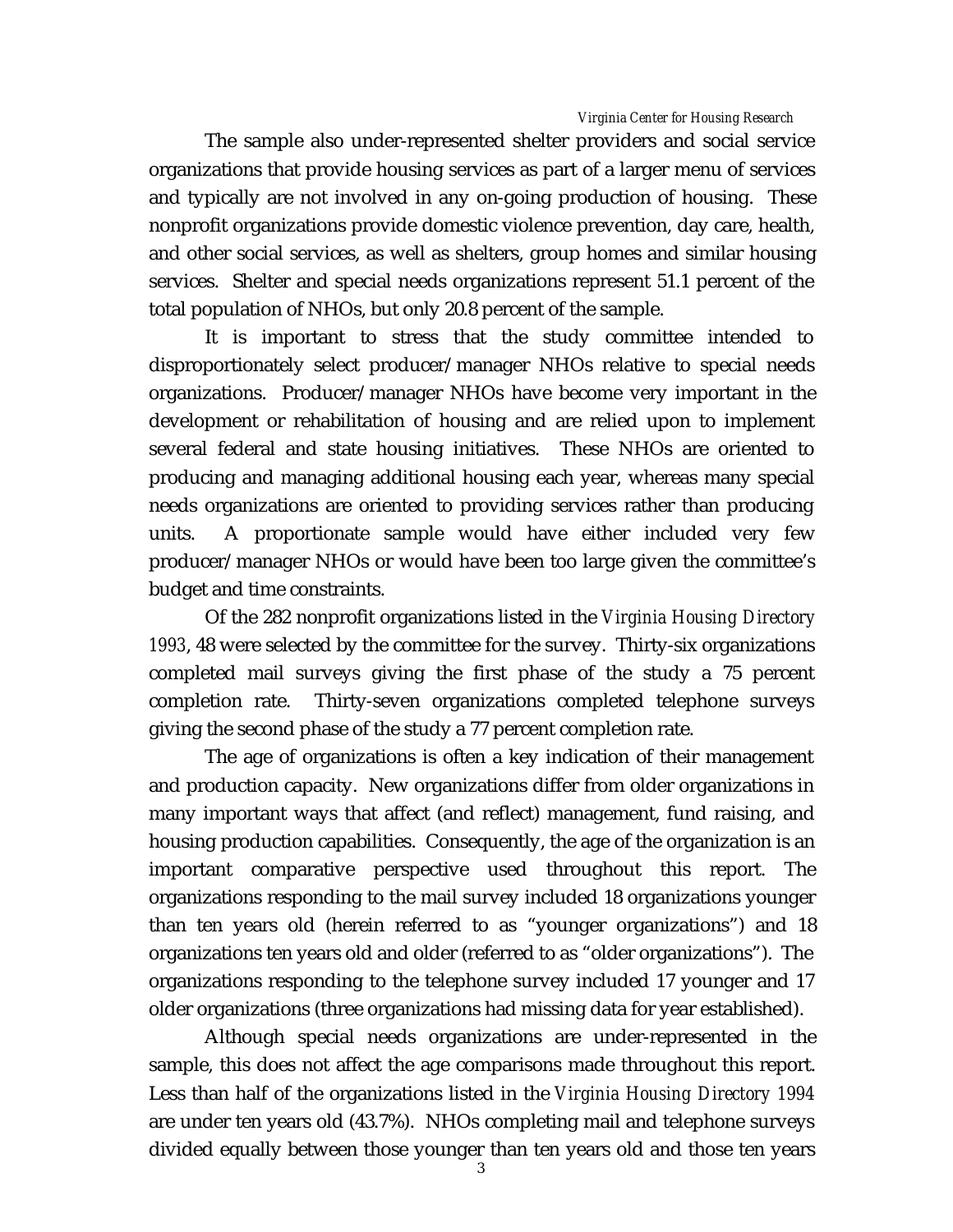old and older, providing a sufficient number of organizations in each category to make comparisons.

# **Geographic Operating Area**

Consistent with the mission of many NHOs to improve housing for local community residents, most participants in this study provide services only within their local market, be that a neighborhood, city or county. However, a few, mature NHOs have been able to expand their operations to regional or statewide geographic areas. Only 5.6 percent of the organizations were associated with a statewide operating area. (See Table 2.) Most NHOs are identified with either city or county (44.4%) or regional (41.7%) operating areas. These operating areas vary greatly between younger and older organizations.

| Geographic<br>Area    |                                | Age of NHO                    |                      |
|-----------------------|--------------------------------|-------------------------------|----------------------|
|                       | Under 10 Years Old<br>$(n=18)$ | Over 10 Years Old<br>$(n=18)$ | All NHOs<br>$(n=36)$ |
| Neighborhood          | 16.7%                          | $0.0\%$                       | 8.3%                 |
| <b>City or County</b> | 50.0%                          | 38.9%                         | 44.4%                |
| Region                | 33.3%                          | 50.0%                         | 41.7%                |
| <b>State</b>          | $0.0\%$                        | 11.1%                         | 5.6%                 |

#### **Table 2: Geographic Area Served by Age of NHO**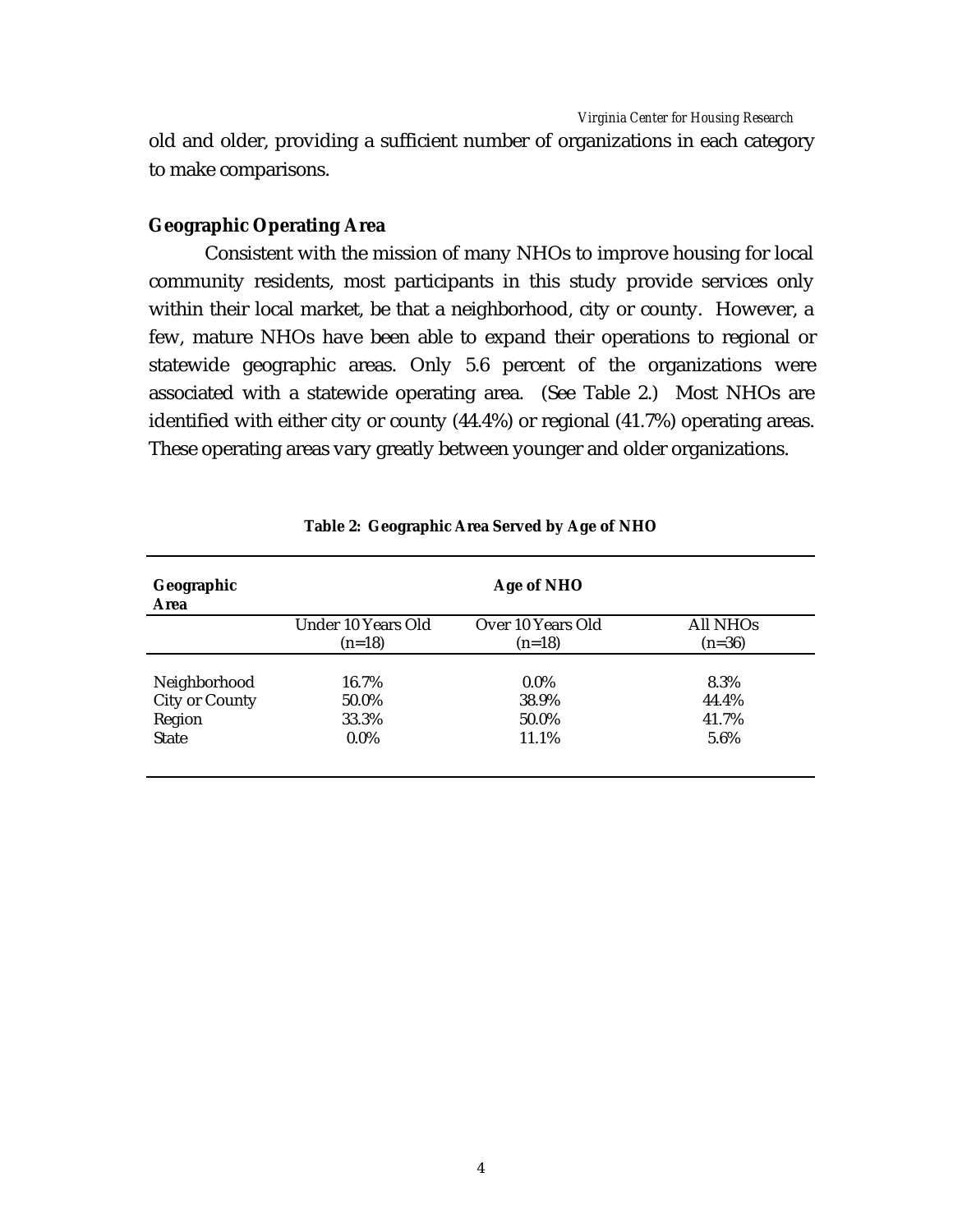Younger organizations tend to serve smaller geographic areas. A few younger organizations in the sample reported operating exclusively in neighborhoods (16.7%). Younger organizations are also more involved in single jurisdictions (50.0%) than multiple jurisdictions (33.3%). No younger organization reported operating at the statewide level.

Older organizations are more likely to serve larger geographic areas. A few older organizations serve a state-wide service area (11.1%). Older organizations are more active in multiple jurisdictions (50.0%) than single jurisdictions (38.9%). No older organization reported operating exclusively at the neighborhood level.

## **Services Provided**

Nonprofit housing organizations participating in this study responded to questions on the types of housing units produced, housing related services offered, number of housing units produced, and number of people served by housing activities. Responses for these questions distinguished between singlefamily, multi-family, and special needs activities.

Although these NHOs provide a diverse set of housing services, the most commonly provided services are single-family housing development and rehabilitation (80.6%) and housing counseling, referral, and information services (75.0%). (See Table 3.) Almost half of the NHOs also involve themselves in technical or legal assistance (47.3%) and housing rehabilitation, specifically plumbing and weatherization (47.2%).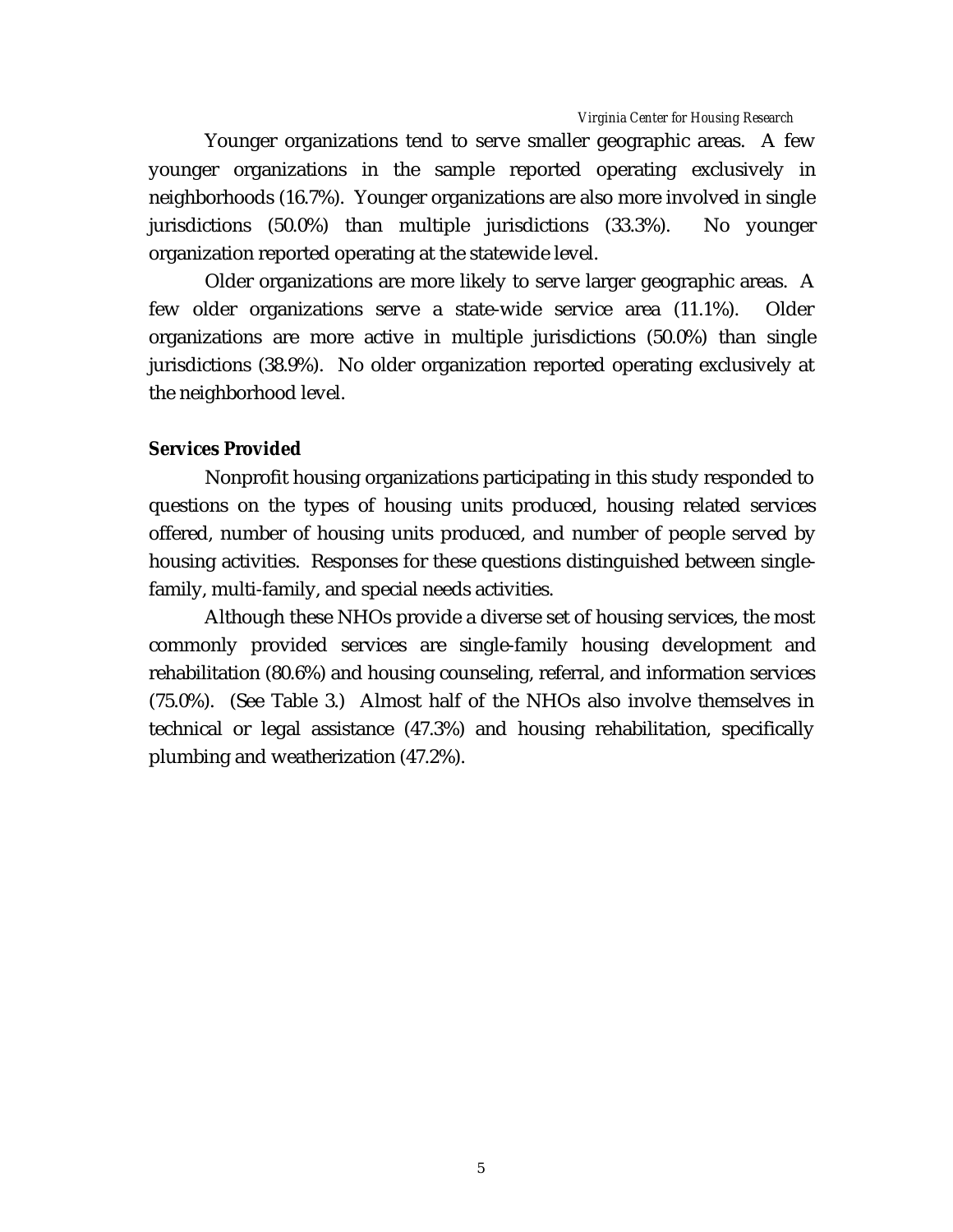| <b>Services Offered</b>                                              |                                  | <b>Age of NHO</b>        |                 |  |
|----------------------------------------------------------------------|----------------------------------|--------------------------|-----------------|--|
|                                                                      | Less Than 10<br><b>Years Old</b> | 10 Years Old<br>or Older | <b>All NHOs</b> |  |
|                                                                      | $(n=18)$                         | $(n=18)$                 | $(n=36)$        |  |
| Single-family housing<br>development or<br>rehabilitation            | 88.9%                            | 72.2%                    | 80.6%           |  |
| Multi-family housing<br>development or<br>rehabilitation             | 27.8%                            | 50.0%                    | 38.9%           |  |
| Shelter development,<br>operation, or prevention<br>services         | 27.8%                            | 44.4%                    | 36.1%           |  |
| Special needs housing<br>development or operation                    | 16.7%                            | 27.8%                    | 22.5%           |  |
| <b>Rehabilitation specifically</b><br>plumbing and<br>weatherization | 50.0%                            | 44.4%                    | 47.2%           |  |
| <b>Technical and legal assistance</b>                                | 38.9%                            | 55.6%                    | 47.3%           |  |
| Housing counseling,<br>information, and referral                     | 66.7%                            | 83.3%                    | 75.0%           |  |
| <b>Property management</b>                                           | 16.7%                            | 44.4%                    | 30.6%           |  |
| Single room occupancy<br>development or operation                    | $0.0\%$                          | 5.6%                     | 2.8%            |  |

#### **Table 3: Services Offered by Age of NHO**

The age of the NHO is associated with the range of services provided, with younger organizations offering less diverse housing services than older organizations. The most common services provided by younger organizations are single-family housing development and rehabilitation (88.9%). Activities related to single-family housing activities are also important to young organizations. These include counseling, information, and referral services (66.7%), plumbing or weatherization (50.0%), and technical or legal assistance (38.9%). Only a few young organizations involve themselves in multi-family housing activities (27.8%) and related property management (16.7%). Also few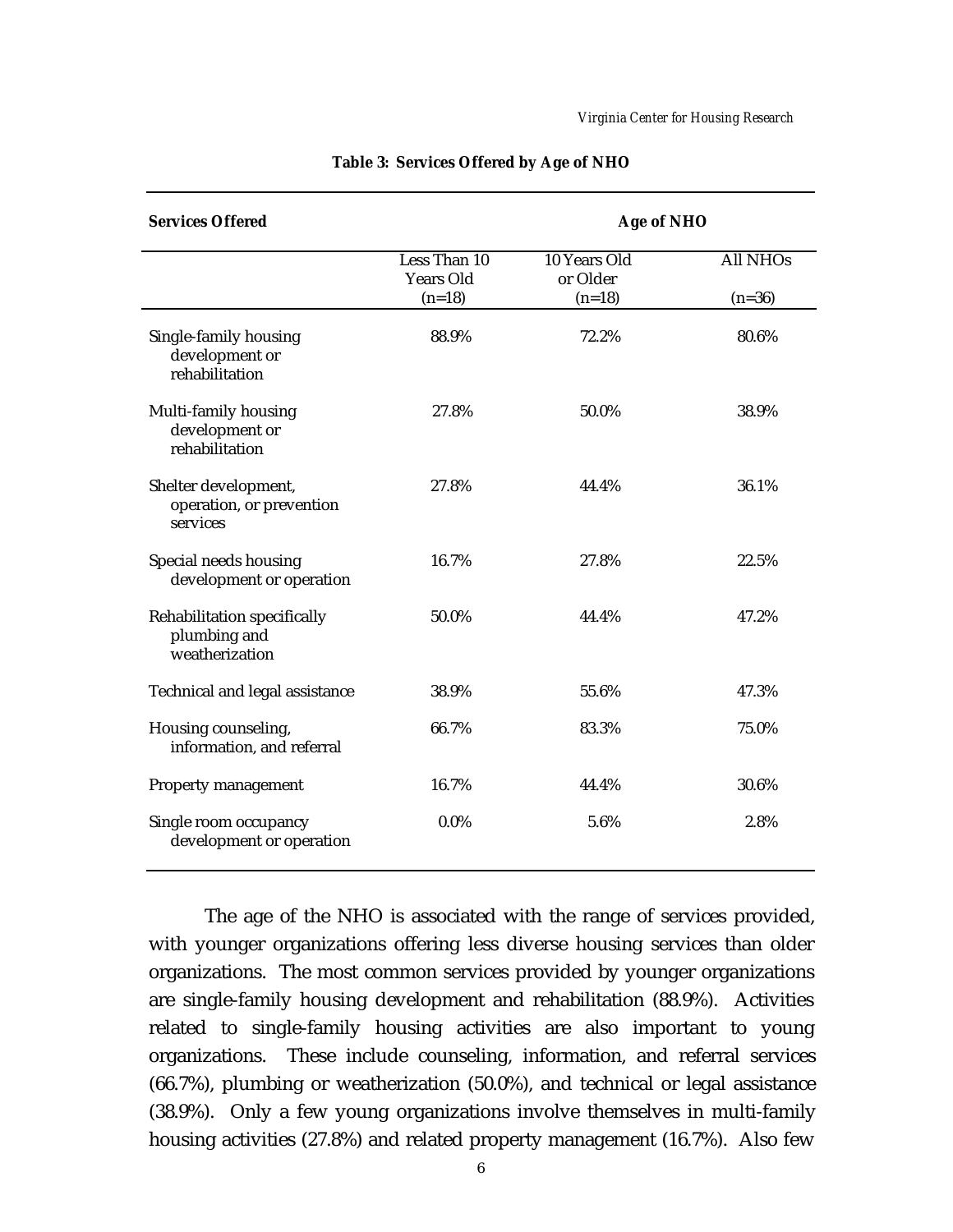young organizations are active in shelter development, operation, or prevention services (27.8%), or special needs housing development or operation (16.7%).

Older organizations provide more diverse housing services than younger organizations. Although most older organizations are engaged in single-family housing development and rehabilitation (72.2%), exactly half are involved in multi-family production. Older organizations are more likely to offer additional services than younger counterparts, such as property management (44.4% vs. 16.7%), counseling and referral services (83.3% vs. 66.7%), and technical or legal assistance (55.6% vs. 38.9%). Also, older organizations are more active in shelter development, operation, or prevention services (44.4% vs. 27.8%), special needs housing development or operation (27.8% vs. 16.7%), and single room occupancy development or operation (5.6% vs. 0.0%).

On average, NHOs own or operate less than 6 single-family units, 47 multi-family units, and 11 special needs units. (See Table 4). This average includes organizations that have no units of a given type. The average number of units operated by those NHOs with units of a given type is 20 single-family units, 212 multi-family units, and 56 special needs units.

Older organizations own and operate significantly more multi-family housing units than younger organizations. Older organizations on average own 88 multi-family units and operate 92 units while younger organizations on average own 6 units and operate 3. The differences between the number of single-family and special needs units owned and operated by older and younger NHOs are much narrower.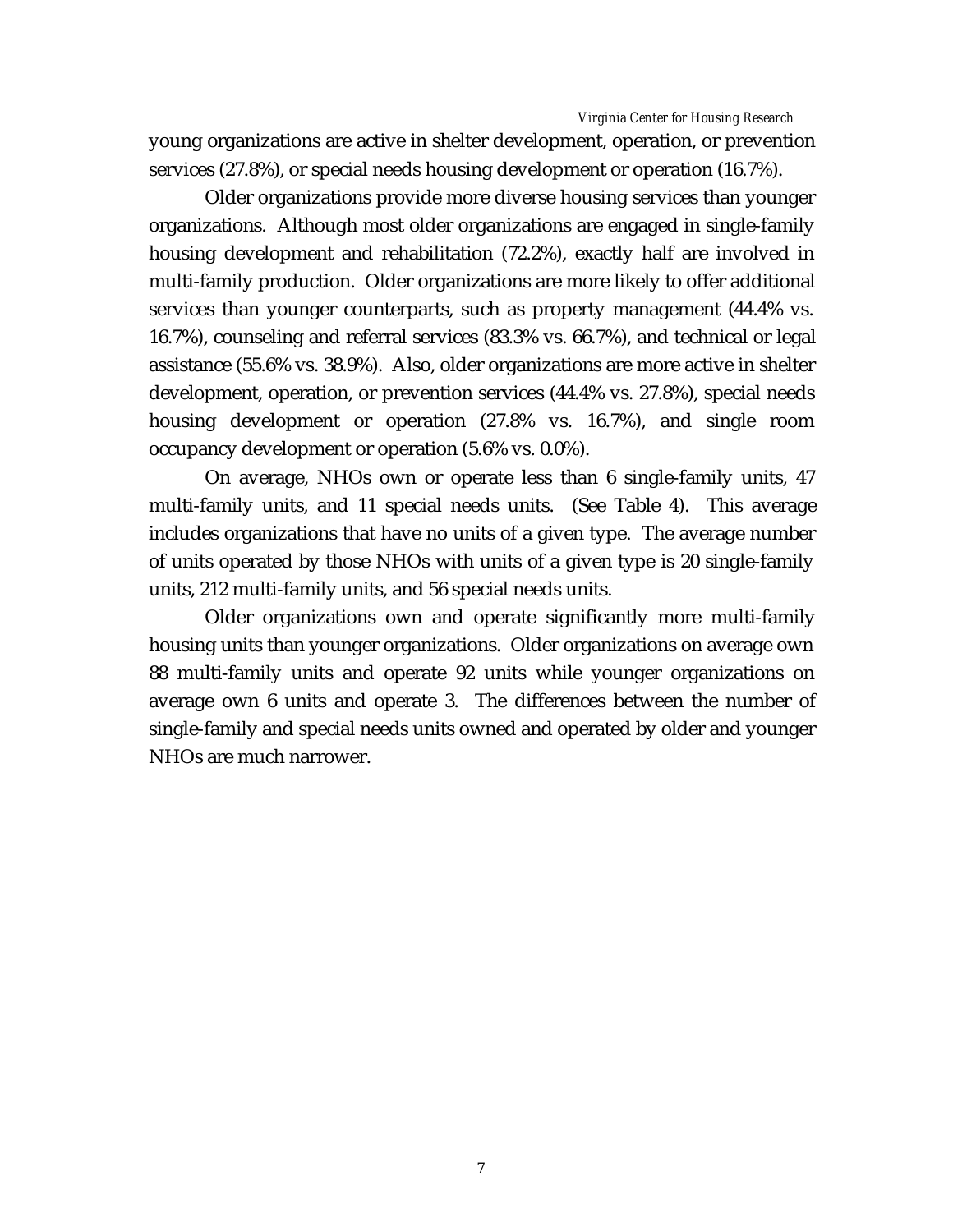| <b>Units Owned/Operated</b> |                                  | Age of NHO               |                 |  |
|-----------------------------|----------------------------------|--------------------------|-----------------|--|
| <b>Type of Housing</b>      | Less Than 10<br><b>Years Old</b> | 10 Years Old<br>or Older | <b>All NHOs</b> |  |
|                             | $(n=18)$                         | $(n=18)$                 | $(n=36)$        |  |
| Owned                       |                                  |                          |                 |  |
| Single-family               | 6.1                              | 5.4                      | 5.8             |  |
| Multi-family                | 6.0                              | 88.1                     | 47.1            |  |
| <b>Special Needs</b>        | 7.0                              | 10.9                     | 9.0             |  |
| Operated                    |                                  |                          |                 |  |
| Single-family               | 5.4                              | 5.0                      | 5.2             |  |
| Multi-family                | 2.9                              | 91.6                     | 47.3            |  |
| <b>Special Needs</b>        | 7.8                              | 14.1                     | 10.9            |  |

**Table 4: Average Number Units Owned and Operated by Type of Housing by Age of NHO**

While the number of multi-family units that are owned or operated by NHOs is substantially greater than the number of single-family units, fewer organizations are involved in multi-family production and management (38.9% owned and 36.1% operated units) versus single-family production and management (58.3% owned and 41.7% operated). (See Table 5). The difference between the number of units and the percentage of organizations involved reflects both the larger number of units provided in a multi-family structure and the transfer of single-family housing to owner-occupants. (It is not clear if the single-family units reported as owned or operated by NHOs were units in inventory waiting to be sold or part of the long-term property portfolio of the NHO.)

The number of organizations owning and operating single-family, multifamily, and special needs units varies greatly by age of the NHO. Older NHOs are more likely (by about 30 to 40 percentage points) to own and operate singlefamily, multi-family, and special needs housing units than younger organizations.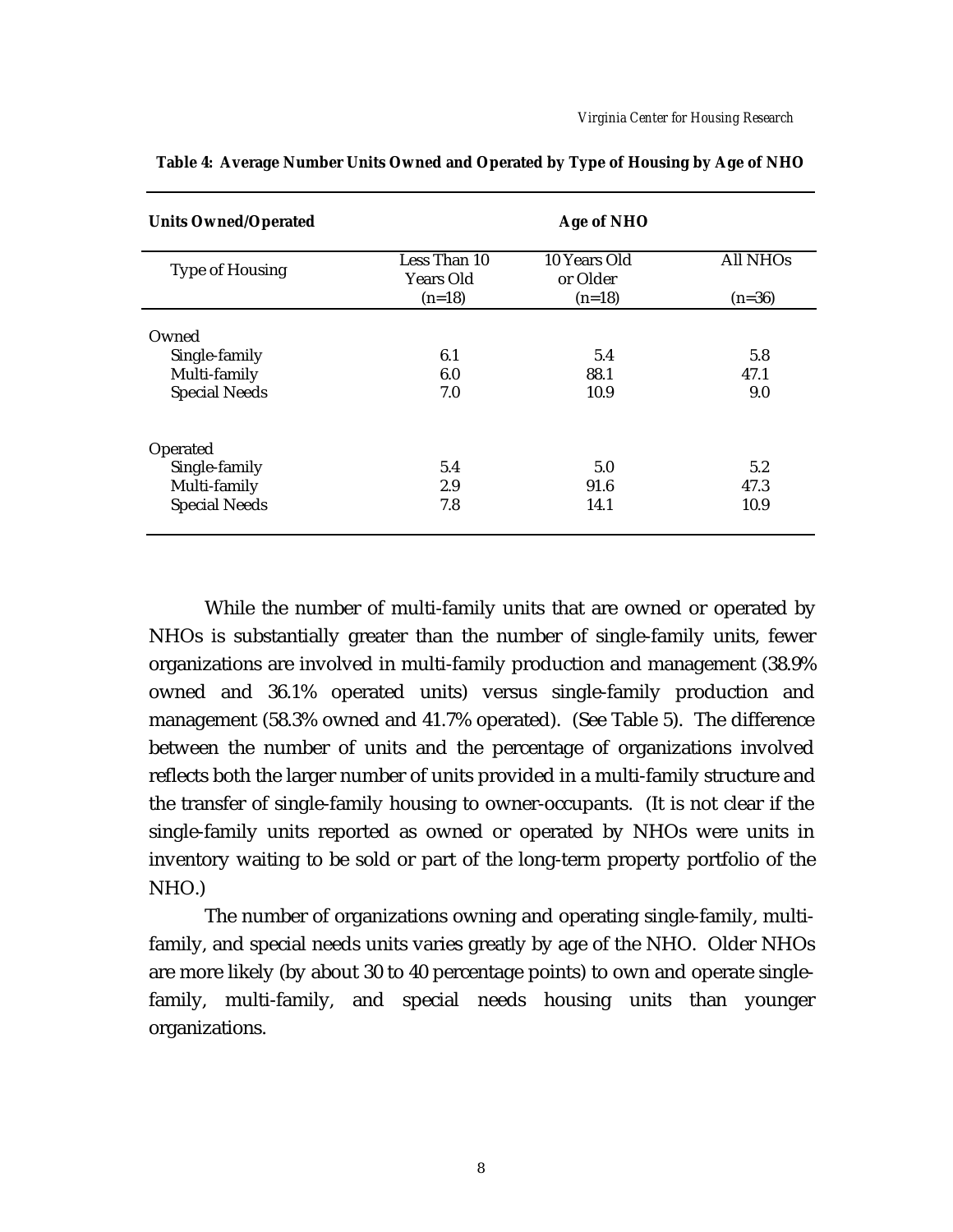| <b>Units Owned/Operated</b> |                                       | Age of NHO                           |                             |
|-----------------------------|---------------------------------------|--------------------------------------|-----------------------------|
| <b>Type of Housing</b>      | Less Than 10<br>Years Old<br>$(n=18)$ | 10 Years Old<br>or Older<br>$(n=18)$ | <b>All NHOs</b><br>$(n=36)$ |
|                             |                                       |                                      |                             |
| Owned                       |                                       |                                      |                             |
| Single-family               | 44.4%                                 | 72.2%                                | 58.3%                       |
| Multi-family                | 22.2%                                 | 55.6%                                | 38.9%                       |
| <b>Special Needs</b>        | 11.1%                                 | 38.9%                                | 25.0%                       |
| Operated                    |                                       |                                      |                             |
| Single-family               | 22.2%                                 | 61.1%                                | 41.7%                       |
| Multi-family                | 16.6%                                 | 55.6%                                | 36.1%                       |
| <b>Special Needs</b>        | 5.6%                                  | 44.4%                                | 25.0%                       |

**Table 5: Percent Units Owned and Operated by Type of Housing by Age of NHO**

Although multi-family units dominate the stock of units owned or operated by NHOs, single-family housing dominates production. The focus on single-family housing production has persisted for NHOs over the past two years and was projected to continue for 1994 and 1995. There was only modest growth in the number of single-family housing units produced over the past three years (2.1% 1992-93 and 8.7% 1993-94). Single-family housing production was anticipated to decline 13.9 percent between 1994 and 1995, reversing the slight gains made in previous years. (See Table 6.) Nonetheless, single-family production will still be nearly twice the level of multi-family production.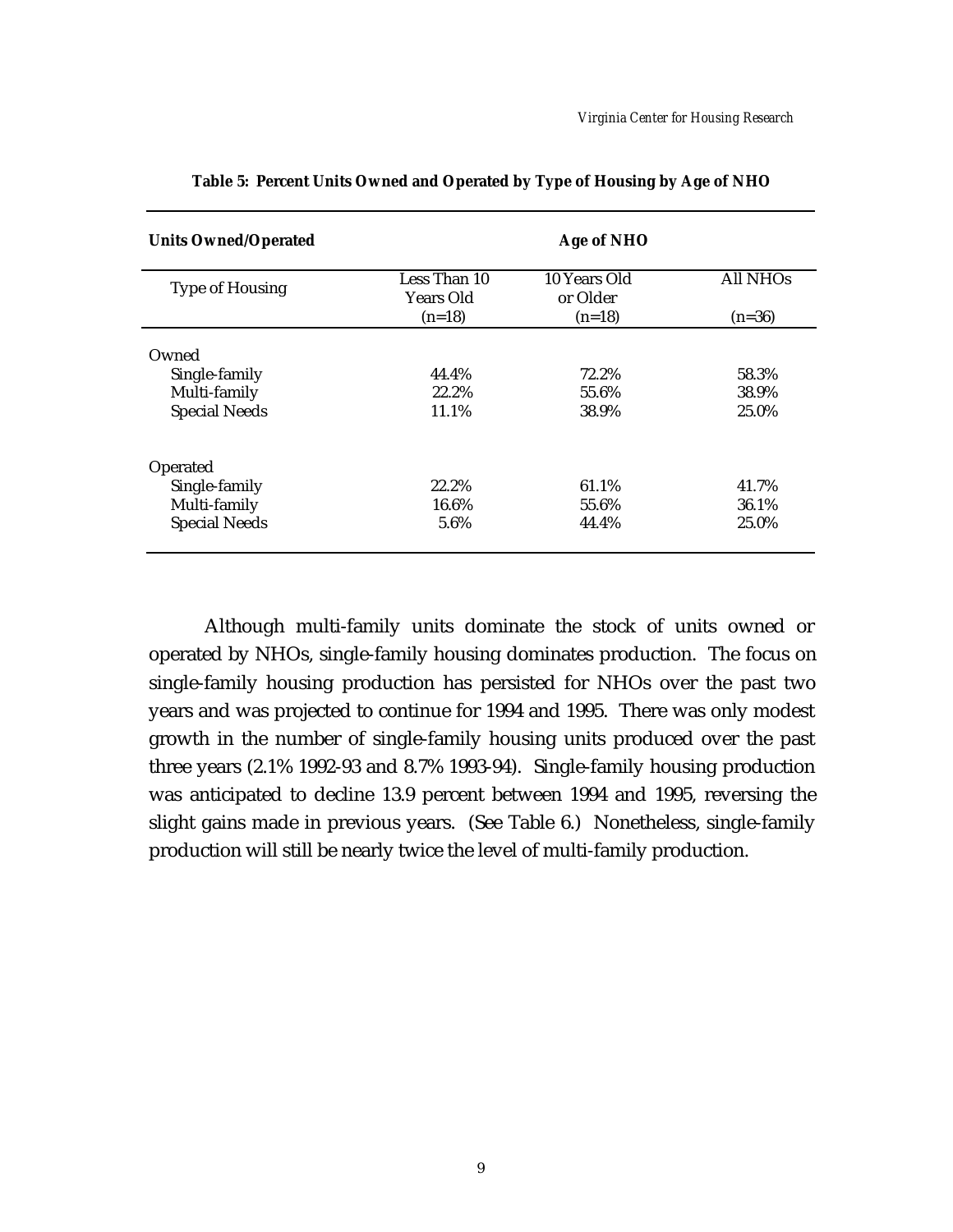| Age of NHO                      |      | Year |                   |                   |
|---------------------------------|------|------|-------------------|-------------------|
| <b>Type of Housing</b>          | 1992 | 1993 | 1994<br>Projected | 1995<br>Projected |
| Less than 10 Years Old $(n=18)$ |      |      |                   |                   |
| Single-family                   | 19.3 | 13.4 | 13.9              | 15.3              |
| Multi-family                    | 1.2  | 2.8  | 2.1               | 4.1               |
| Ten Years Old or Older (n=18)   |      |      |                   |                   |
| Single-family                   | 75.5 | 83.4 | 91.3              | 75.4              |
| Multi-family                    | 17.3 | 26.3 | 19.3              | 45.0              |
| All NHOs $(n=36)$               |      |      |                   |                   |
| Single-family                   | 47.4 | 48.4 | 52.6              | 45.3              |
| Multi-family                    | 9.3  | 14.6 | 10.7              | 24.5              |

**Table 6: Average Number of Units Constructed or Rehabilitated Annually by Age of NHO by Type of Housing by Year**

Multi-family production ranged from an average of 9 units in 1992 to an expected average of 25 units for 1995. Multi-family housing production is also more erratic than single-family production, increasing from 1992 to 1993, decreasing from 1993 to 1994, and anticipated to increase dramatically from 1994 to 1995.

As expected, older organizations produce more single-family and multifamily housing than younger organizations, with the least amount of variation for single-family housing production. Again, this suggests that NHOs first establish their development record with single-family housing and then expand to multi-family housing.

The average number of people served annually by both young and older NHOs suggests a different ranking of priorities than those suggested by the percentage of NHOs performing an activity and the number of units produced. The latter measures are heavily weighted toward production of single-family housing, whereas the most important activities based on the number of people served are housing counseling and leasing rental units. (See Table 7.)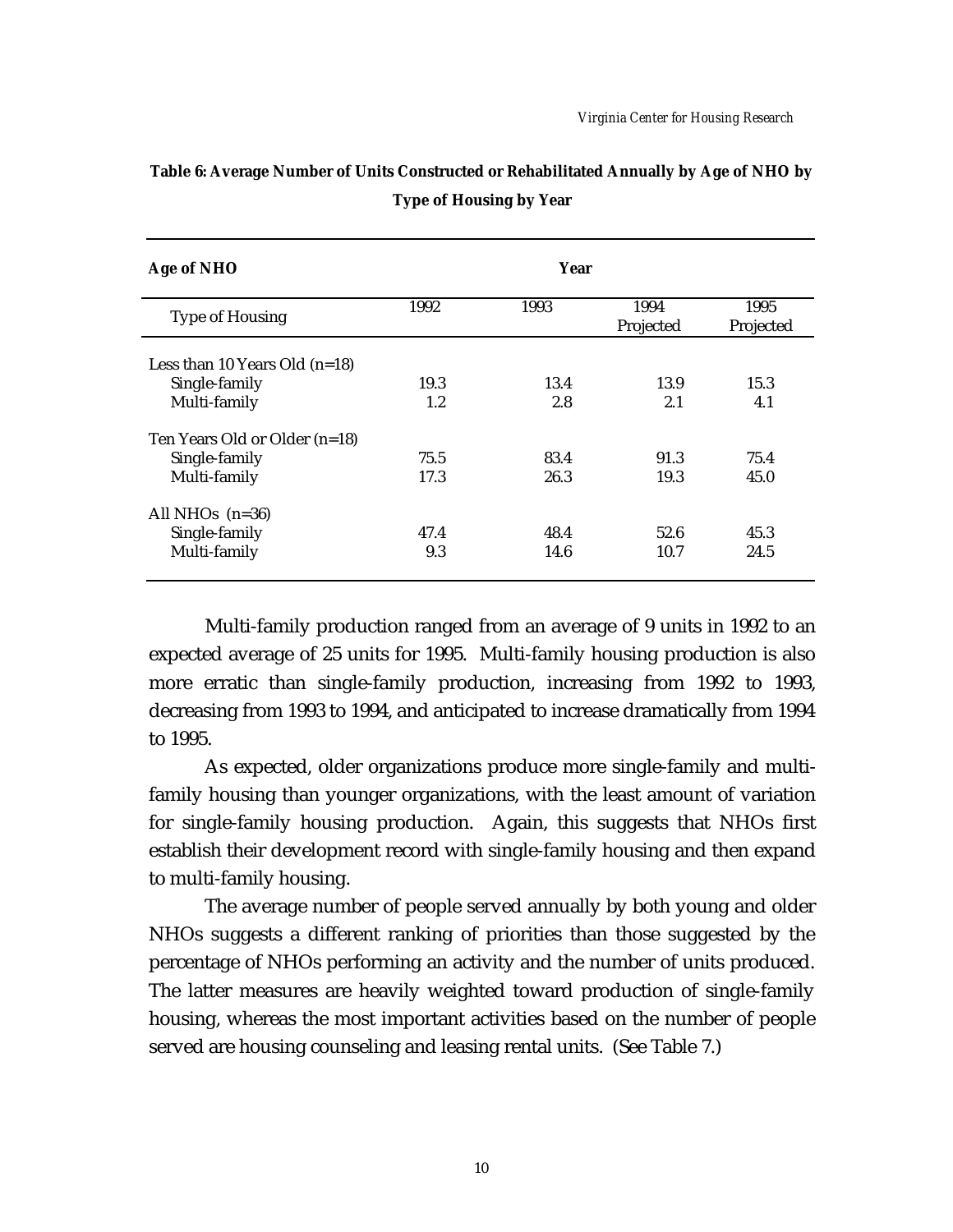| <b>Type of Activity</b>     |                                              | Age of NHO                           |                             |
|-----------------------------|----------------------------------------------|--------------------------------------|-----------------------------|
|                             | Less Than 10<br><b>Years Old</b><br>$(n=18)$ | 10 Years Old<br>or Older<br>$(n=18)$ | <b>All NHOs</b><br>$(n=36)$ |
| Counseling                  | 78                                           | 436                                  | 257                         |
| <b>Rental housing units</b> | 46                                           | 427                                  | 237                         |
| Home repairs                | 29                                           | 118                                  | 74                          |
| <b>Shelters</b>             | 13                                           | 132                                  | 73                          |
| <b>Houses sold</b>          | 18                                           | 21                                   | 19                          |
| Weatherization              | $\mathbf{1}$                                 | 76                                   | 38                          |
| <b>Legal Assistance</b>     | $\mathbf{1}$                                 | 42                                   | 21                          |
| Special needs housing       | 8                                            | 15                                   | 12                          |

### **Table 7: Average Number of People Served Annually through Housing Programs by Type of Activity by Age of NHO**

## **Board Organization**

The nonprofit housing organizations surveyed have boards of directors averaging 19 members. Typical neighborhood or low-income representation on these boards is six people. Board meetings occur monthly (58.3%) or quarterly (33.3%) with a few organizations meeting semi-monthly (2.8%), semi-annually (2.8%), or only as required (2.8%). Two thirds of the members attend meetings when they occur.

Board organized committees included executive (88.9% of NHOs), fundraising (66.7%), personnel (58.3%), construction or project development (22.2%), and public relations (22.2%). Additional committees cited were planning, budget or finance, audit or oversight, compliance, family screening, nominating, education, and property management. A majority of organizations (57.6%) insure against the personal liability of board members working on behalf of the organization.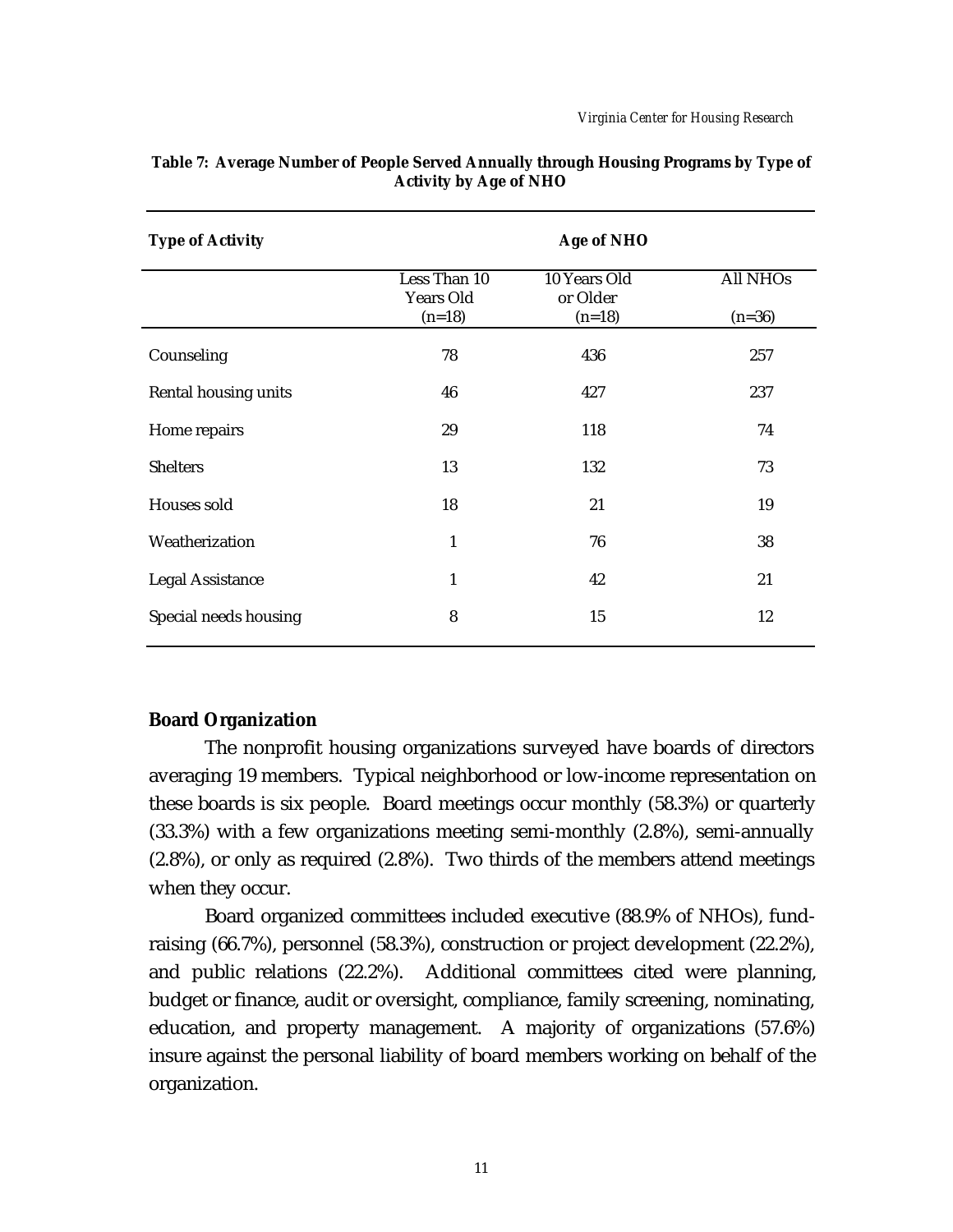Older NHOs have more board members than younger NHOs. On average older NHOs have 22 board members, whereas younger NHOs average 16 board members. Both older and younger NHOs average six neighborhood or low-income representatives, consequently this representation was a higher percentage of directors for younger NHOs. The average number of board members attending board meetings and the frequency of these meetings were similar regardless of the age of the NHO.

Older NHOs are also more likely to have various board committees than younger NHOs, namely executive (94.4% vs. 83.3%), fund-raising (72.2% vs. 61.1%), personnel (72.2% vs. 44.4%), construction or project development (44.4% vs. 16.7%), and public relations (38.9% vs. 5.6%) committees. They also provide liability insurance for board members more often than younger NHOs (70.6% vs. 43.8%).

### **Staff Size and Composition**

Older NHOs have more paid employees, on average, than younger NHOs. The former average 6 full-time and 1 part-time administrative staff (including an executive director), 23 full-time and 8 part-time program staff, and 6 full-time and 4 part-time "other" staff who were not specified as paid employees. Younger NHOs average 2 full-time and 2 part-time administrative staff, 2 full-time and 1 part-time program staff, and 1 full-time and 1 part-time other staff members. (See Table 8.)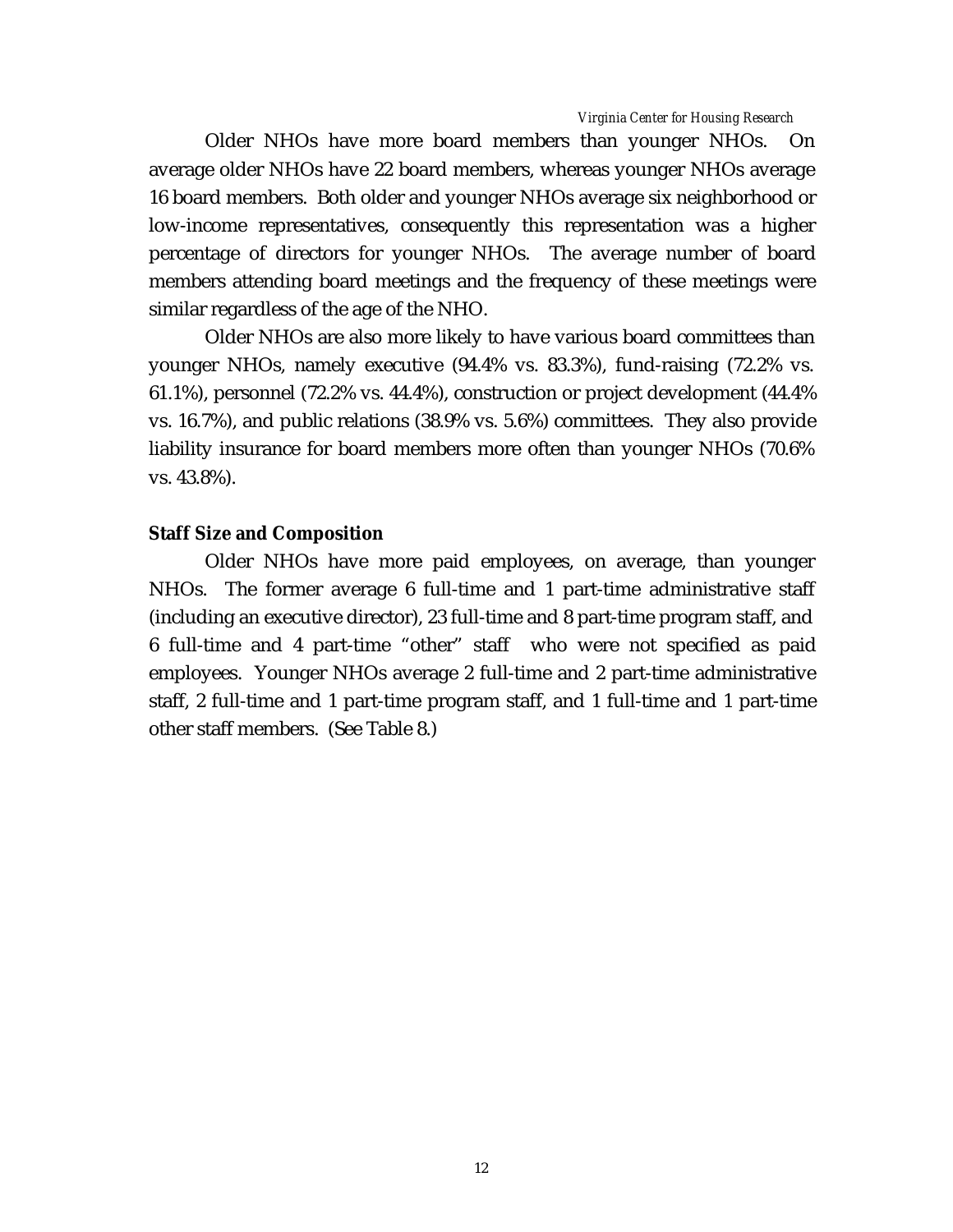| <b>Type of Paid Position</b> | Age of NHO                                   |                                      |                             |  |
|------------------------------|----------------------------------------------|--------------------------------------|-----------------------------|--|
| Workload                     | Less Than 10<br><b>Years Old</b><br>$(n=18)$ | 10 Years Old<br>or Older<br>$(n=18)$ | <b>All NHOs</b><br>$(n=36)$ |  |
|                              |                                              |                                      |                             |  |
| <b>Executive</b>             |                                              |                                      |                             |  |
| <b>Full-time</b>             |                                              | 1                                    | 1                           |  |
| Part-time                    |                                              | $_{0}$                               |                             |  |
| Other administrative         |                                              |                                      |                             |  |
| <b>Full-time</b>             |                                              | 5                                    | 3                           |  |
| Part-time                    |                                              |                                      | 1                           |  |
| Program staff                |                                              |                                      |                             |  |
| <b>Full-time</b>             | $\boldsymbol{2}$                             | 23                                   | 13                          |  |
| Part-time                    |                                              | 8                                    | $\sqrt{5}$                  |  |
| Other staff                  |                                              |                                      |                             |  |
| <b>Full-time</b>             |                                              | 6                                    | 4                           |  |
| Part-time                    |                                              | 4                                    | 3                           |  |

**Table 8: Average Staff Size by Type of Paid Position by Workload by Age of NHO**

\*Note: All values are rounded upward to nearest whole number.

Most, but not all, of the nonprofit housing organizations have an executive director (91.7%), but only 83.3 percent have a full-time paid director. Older organizations were more likely to have a full-time paid executive director than younger organizations (94.4% vs. 72.2%), however, one of each has a volunteer executive director. In addition, one younger NHO reported a parttime paid executive director and three reported no executive director.

On par with the percentage of NHOs with a full-time paid director, about eight-in-ten have administrative staff in addition to an executive director. The average number of paid administrative staff is 4 full-time and 2 part-time paid staff members. Program staff account for 13 full-time and 5 part-time staff members. These organizations also have 4 full-time and 3 part-time employees classified as "other staff". In addition, volunteers work as executive directors, other administrative staff, and program staff in many organizations. A few older NHOs employ a large number of employees skewing the average staffing levels for all NHOs.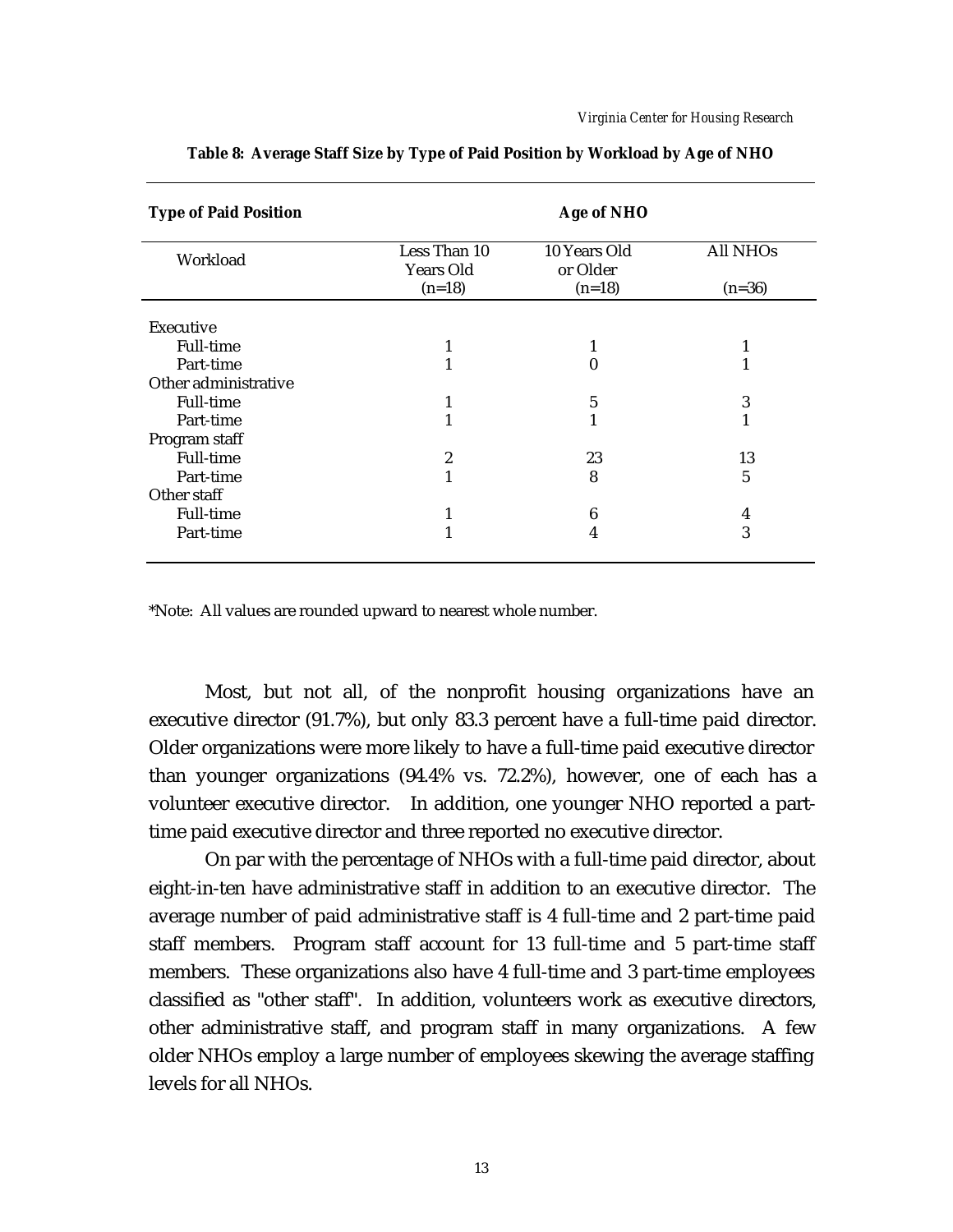Most NHOs provide selected fringe benefits for their staff. The most common items reported were vacation (91.7%), sick leave (83.3%), health insurance (80.6%), and life insurance (50.0%). Besides these benefits, a majority of organizations insure against the personal liability of staff members (53.3%).

Older NHOs are more likely to offer benefits to their employees. All older organizations provide vacation for their staff members, but only 83.3 percent of younger NHOs do so. Older NHOs provide health insurance (94.4%) and sick leave (94.4%) much more often than younger NHOs (66.7% and 72.2%, respectively). Whereas half or more of older NHOs provide life insurance (61.1%), disability insurance (50.0%), and retirement benefits (55.6%), few younger NHOs do so (38.9%, 27.8%, and 22.2%, respectively). Of the older NHOs 57.1 percent provide insurance for their staff against legal action related to their official capacity versus half of the younger NHOs.

# **Financial Information**

The budgets, both total and operating, for the surveyed NHOs responding to this question generally increased for each successive year measured (1992 to 1995). Increases over the three-year period averaged 35.3 percent for total budgets and 23.2 percent for operating budgets. In 1995 the average total budget and operating budget for these NHOs were \$2.0 million and \$960 thousand, respectively. The sizable difference between the average total budget and average operating budget is undoubtedly a reflection of the significant amount of construction related funds (for example, materials and subcontracts) that are not part of the NHO's regular operating budget. (See Table 9.)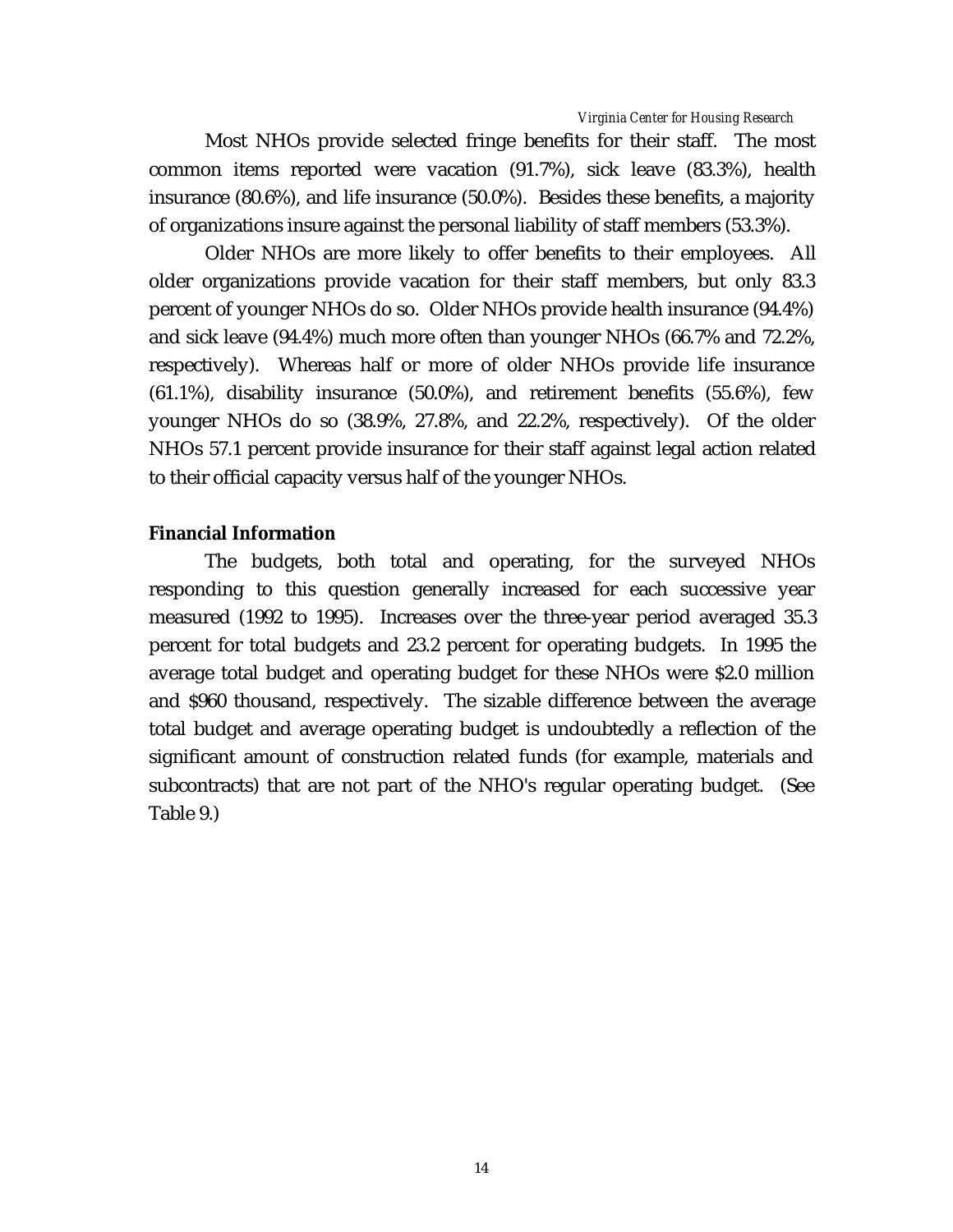| Age of NHO                      |                  | Year             |                  |
|---------------------------------|------------------|------------------|------------------|
| <b>Budgets</b>                  | 1992-1993 Budget | 1993-1994 Budget | 1994-1995 Budget |
| Less than 10 Years Old $(n=11)$ |                  |                  |                  |
| Total                           | \$381,416        | \$535,416        | \$1,127,750      |
| Operating                       | \$180,916        | \$216,500        | \$262,416        |
| Ten Years Old or Older (n=12)   |                  |                  |                  |
| Total                           | \$1.846.909      | \$2,538,636      | \$2,910,909      |
| Operating                       | \$1,138,363      | \$1,573,727      | \$1,720,818      |
| All NHOs $(n=23)$               |                  |                  |                  |
| Total                           | \$1,082,304      | \$1,493,478      | \$1,980,565      |
| Operating                       | \$638,826        | \$865,608        | \$959,913        |
|                                 |                  |                  |                  |

**Table 9: Total and Operating Budgets for NHOs by Age of NHO by Year**

The budgets of older NHOs are significantly larger than those for younger NHOs and a higher percentage of the total budget goes to operations. On average, total budgets in 1995 were \$2.9 million for older NHOs but only \$1.1 million for younger NHOs; operating budgets averaged \$1.7 million and \$262 thousand, respectively. The ratio of the average total budget to the average operating budget was 1.6 for older NHOs in 1995, but 3.1 for younger NHOs. Interpretation of this difference is difficult, since the activities covered by operations are probably not the same. Consistent with the wider range of services they provide, older NHOs likely provide more non-construction services for which the total and operating budgets are nearly equal. Also, older NHOs might provide more in-house construction management and labor whereas younger NHOs might rely more on general contractors or subcontractors.

The percentage increase in total budgets (but not the absolute dollar amount of the increase) was significantly lower for older than for younger NHOs: 26.1 percent vs. 75.5 percent. Operating budgets, however, displayed the opposite pattern, increasing by 23.8 percent for older NHOs and only 20.4 percent for younger NHOs. Apparently younger NHOs during this period were slightly more successful in obtaining construction funding than in expanding their operating budgets. Again, interpretation is difficult and the pattern could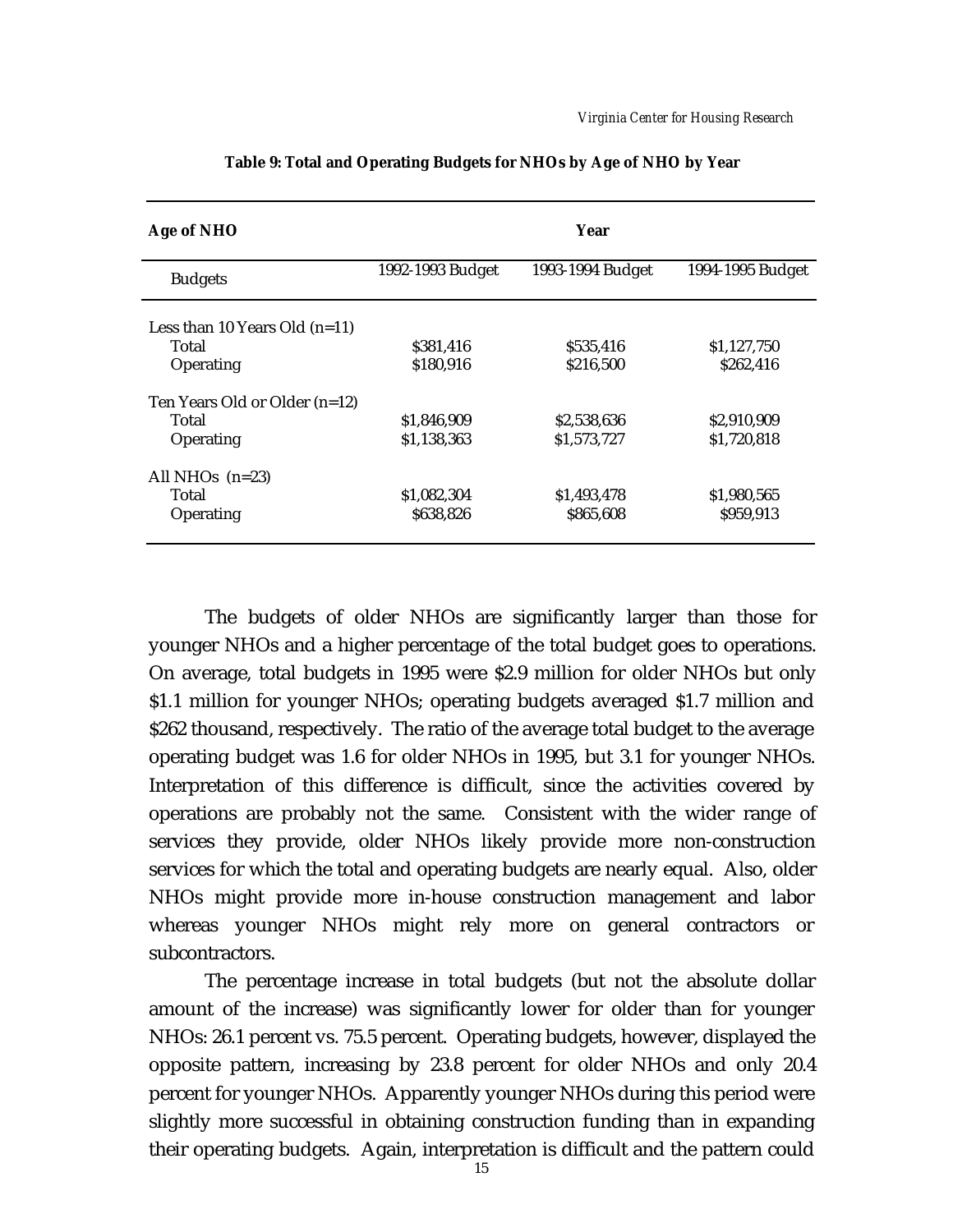reflect excess operating capacity at the start of the period, increased subcontracting, or stretching staff thinly to manage a larger volume of production.

The primary funding source of operating budgets was the federal government, which on average accounted for 20.2 percent of NHOs' operating budgets, followed by the state government (16.9%), fees and rents (15.9%), and private sources (15.6%). Multi-year contracts were on average a minor portion of operating budgets (17.6%). Older NHOs relied more heavily on the federal government (28.4%) and multi-year contracts (22.6%), whereas younger NHOs relied more heavily on private sources (22.7%), the state government (19.2%), and fees and rents (17.9%). The United Way was the most commonly cited private source of funding, but accounted for only 20 percent of private contracts, with the remainder from a diversity of sources.

Each NHO was asked the amount of its largest contract with the federal government, state government and private sources. For NHOs overall, the average amount of the largest government contracts reported was \$468 thousand (\$642 thousand for older NHOs and \$244 thousand for younger NHOs), with 57.6 percent earmarked for construction. The average amount of the largest private contracts reported was \$126 thousand (\$101 thousand for older NHOs and \$143 thousand for younger NHOs), with 63.0 percent designated for construction costs. Private contracts for older NHOs had a much smaller construction component (48.0%) than for younger NHOs (72.9%).

The individuals responsible for fund-raising included directors of boards (for 21.6% of NHOs), executive directors (29.7%), both directors of boards and executive directors (18.9%), and other professionals including professional fund raisers (29.7%). Younger organizations were equally likely to use their respective board directors (29.4%), executive director (29.4%), or a combination of the two (29.4%), but less likely to employ a professional fund raiser (11.8%). Older organizations were more inclined to use a professional fund raiser (52.9%) or their executive director (29.4%), and less likely to have board involvement (11.8%) or a combination of board and executive director responsibility (5.9%). Most, but not all, boards in the study population were active in some capacity in fund-raising (66.7%).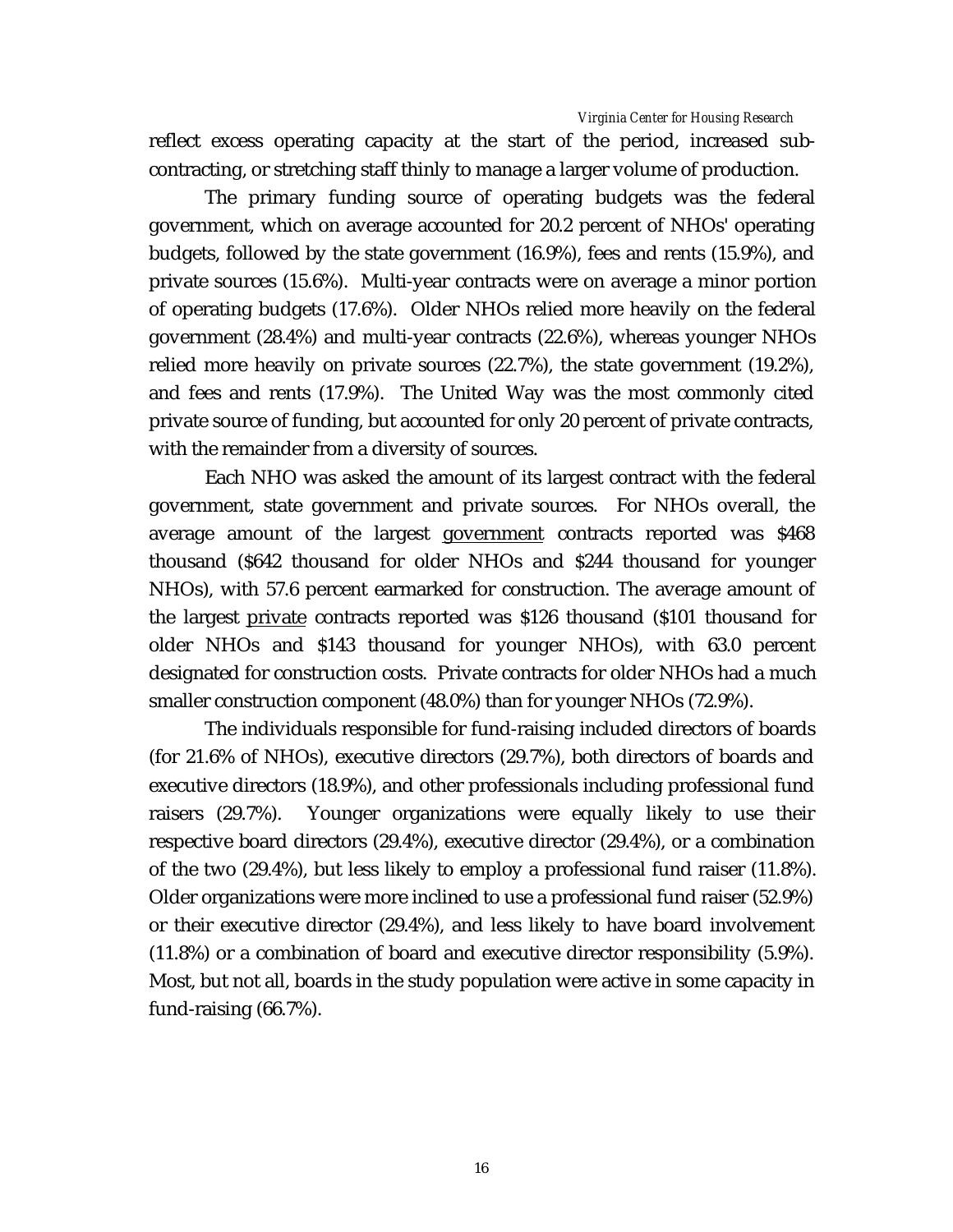The most commonly cited fund-raising strengths were connections with funding sources (43.2%) and previous fund-raising experience (37.8%). Older NHOs reported experience as a fund-raising strength twice as often as younger NHOs, but both types of NHOs were equally likely to cite connections with funding sources as a fund-raising strength. Lack of fund-raising skills was the most common impediment to fund-raising (45.9%) followed by the lack of connections with funding sources (32.4%).

The NHOs surveyed reflect on average the assets and liabilities of small, but by no means insubstantial, companies. Total assets averaged \$2.5 million and liabilities \$1.5 million. Assets included real property valued at \$1.4 million. Liabilities included property debt of \$1.0 million. These items had a high proportion of unreported values (41.7 percent did not provide complete information). The averages given in Table 10 would overestimate the actual average assets and liabilities of these NHOs if the nonreported values were very low, which is likely. (See Table 10.)

| <b>Assets and Liabilities</b> | Age of NHO                            |                                      |                      |
|-------------------------------|---------------------------------------|--------------------------------------|----------------------|
|                               | Less Than 10<br>Years Old<br>$(n=11)$ | 10 Years Old<br>or Older<br>$(n=10)$ | All NHOs<br>$(n=21)$ |
| <b>Total assets</b>           | \$1,102,090                           | \$4,041,100                          | \$2,501,619          |
| Value real property           | \$932,818                             | \$1,878,400                          | \$1,383,095          |
| Other assets                  | \$154,454                             | \$2,232,300                          | \$1,143,904          |
| <b>Total liabilities</b>      | \$595,545                             | \$2,446,400                          | \$1,476,904          |
| Real property debt            | \$574,454                             | \$1,485,800                          | \$1,008,428          |
| <b>Other liabilities</b>      | \$20,454                              | \$1,047,100                          | \$509,333            |

**Table 10: Assets and Liabilities by Age of NHO**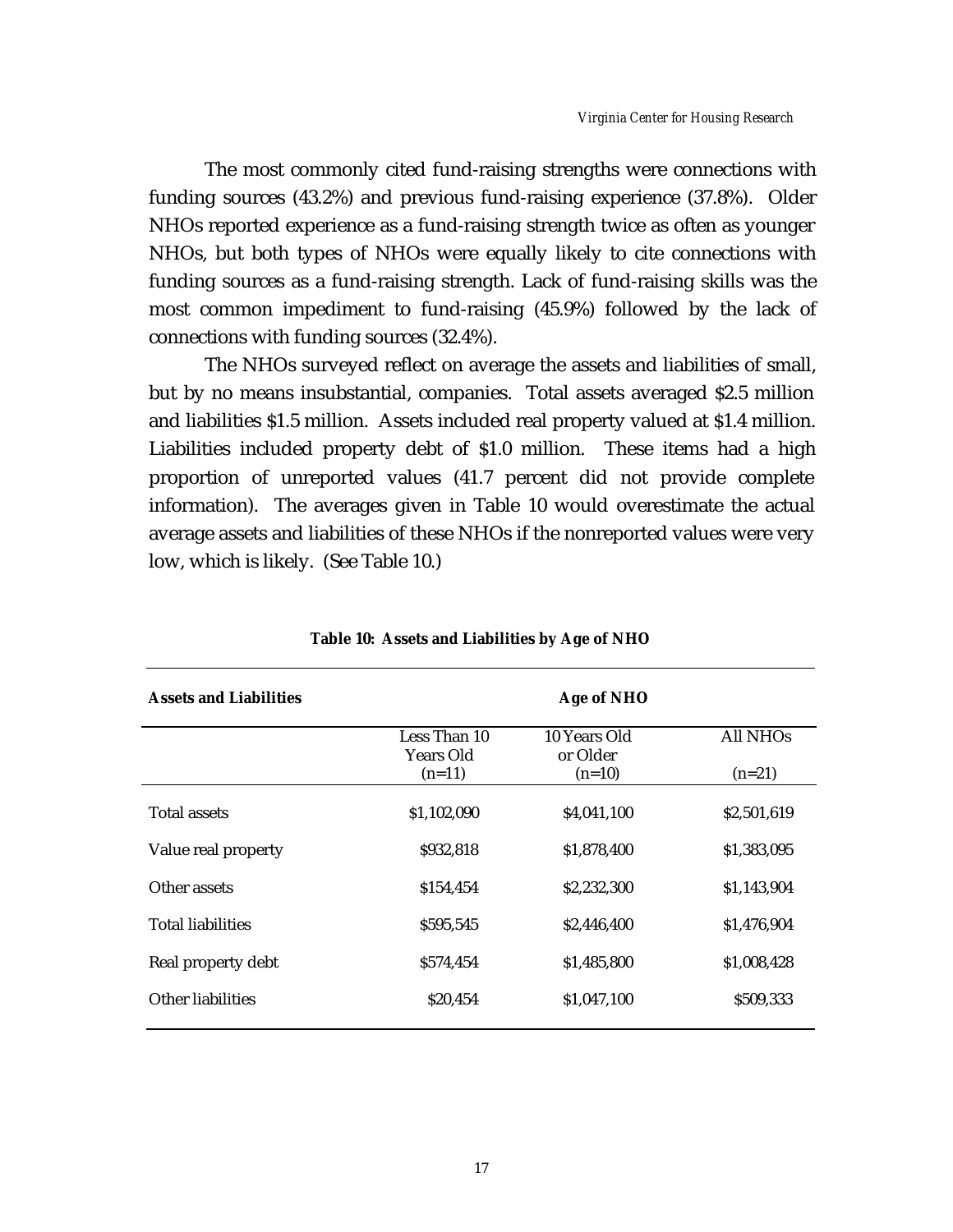The assets and liabilities of older NHOs averaged \$4.0 million and \$2.4 million and included \$1.9 million in real property and property debt of \$1.5 million. Younger NHOs had substantially lower assets and liabilities, averaging \$1.1 million and \$596 thousand. Assets included real property valued at \$933 thousand and liabilities included property debt of \$574 thousand.

Only 33.3 percent of the executive directors surveyed felt that their organization had an excellent or a very stable financial situation. Most felt their organization was only fairly stable (48.6%) or somewhat stable (19.4%) financially. Executives of older NHOs were more likely to classify their NHOs' financial situation as excellent or very stable (48.6%) compared with younger NHOs (16.7%).

Cash flow (51.4%) and staffing (29.7%) were the largest obstacles to success identified by these NHOs. Younger organizations were more likely to identify cash flow as a major obstacle and older organizations were more likely to identify staffing as a major obstacle. Respondents felt improved cash flow (70.3%) and increased administrative funding (27.0%) would improve their organization's financial stability. Younger NHOs were more likely than older organizations to report increased administrative funding as important to financial stability. The most common identified approach to improving financial stability was increased fund-raising.

The level of sophistication employed by an organization in assessing its own financial health is partly reflected in the use of various budgeting tools. Most NHOs use annual budgets (91.7%) and annual audits (94.4%), with fewer having balance sheets (80.6%), sources and uses of funds statements (75.0%), and revenue and expense analysis (77.8%). Limited reliance on multi-year funding and the relative uncertainty of funding allow few organizations (27.8%) to employ multi-year forecasts.

Older NHOs were more likely to use detailed budgeting techniques than younger NHOs. All of the older NHOs had annual budgets and annual audits, while 83.3 percent and 88.9 percent of younger NHOs had these. Older NHOs were also more likely than younger NHOs to use revenue and expense analysis (88.9% vs. 66.7%), although they were almost equally likely to use balance sheets (83.3% vs. 77.8%). Older organizations were only slightly more likely to use sources and uses of funds statements (77.8% to 72.2%). Although the use of multi-year forecasts also varied as expected (27.8% vs. 16.7%), they were nonethe-less uncommon for both types of NHOs.

## **Planning**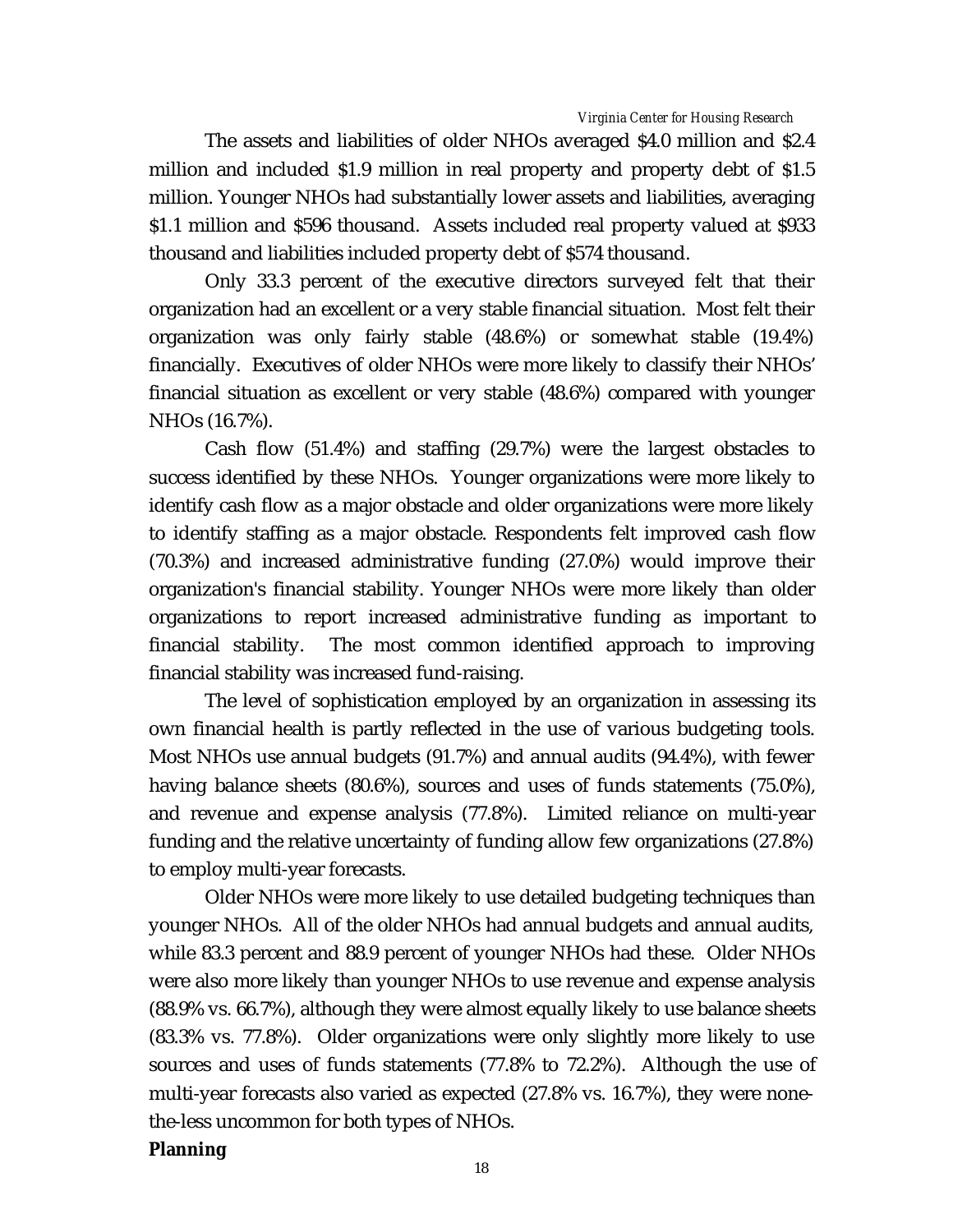Strategic planning is widely, but not universally used by nonprofit housing organizations. Seventy percent of the NHOs had strategic plans (70.6%) at the time of the survey, with almost 40 percent adopting plans within the past two years. However, less than 40 percent of the organizations with strategic plans felt that the plans were very helpful in meeting organization objectives (37.5%). There were no appreciable differences between younger and older NHOs in the adoption or experience with strategic plans.

### **Neighborhood and Client Participation**

A process exists in 77.1 percent of the nonprofit housing organizations for soliciting neighborhood and client participation in programs and projects. Almost all NHOs with this process (80.7%) have used it in the past year. Yet less than half feel the process is very useful in meeting the organization's objectives (42.9%).

Older organizations were more likely to use a neighborhood and client participation process (88.9%) than younger organizations (64.7%). Most older NHOs used the process in the last year as did the younger NHOs although somewhat less than the older organizations (88.2% vs. 71.4%). More older NHOs feel that the process is very helpful in meeting organization objectives (50.0%) than the younger NHOs (33.3%).

## **Government and Funding Source Relations**

Nonprofit housing organizations cite state government as being very involved with their organizations (50.0%) more often than either local (36.1%) or federal (29.4%) governments. NHOs were more likely to be very involved with other local nonprofit organizations (32.4%) than with national nonprofit organizations (11.8%). These organizations were less likely to have extensive involvement with banks (25.0%) or the local planning district (22.2%).

Older organizations were engaged with all levels of government. As compared to younger NHOs, older NHOs reported greater involvement with state (55.6%), federal (41.2%), and local (44.4%) governments, but were less likely to have extensive involvement with local (23.5%) and national nonprofits (5.6%). They were equally likely to be very involved with local planning districts (22.2%) and less likely to have extensive involvement with banks  $(11.1\%).$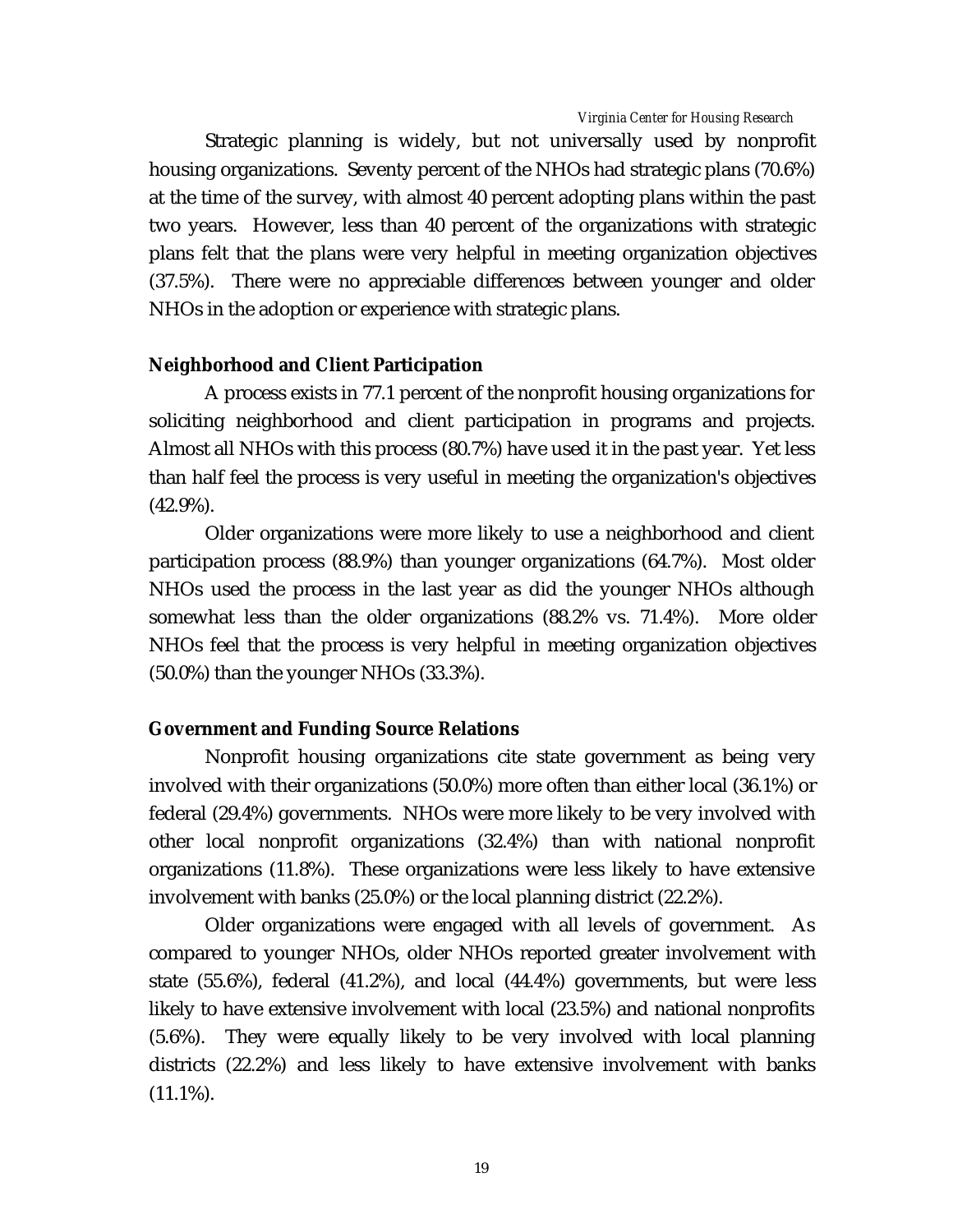Younger organizations were less likely to be involved with government but more likely to be involved with nonprofit organizations. Younger NHOs were less active with state (44.4%), local (27.8%), and federal (17.7%) government agencies than were older organizations. Younger organizations were more likely to have extensive involvement with local nonprofits (41.2%) and banks (38.9%) than were older NHOs.

The relationship with local government officials was classified as "very good" for most (62.2%) of these NHOs. Relationships with state and federal governments were classified as very good by 48.6 percent and 37.8 percent of the respondents, respectively. While younger and older organizations were equally likely to report very good relationships with local officials, older organizations were more likely than younger NHOs to have very good relationships with state and federal officials.

The participants in this survey identified several strategies that the Commonwealth of Virginia could initiate to improve the functioning of NHOs, namely, changing government application procedures, providing flexible funding, covering administrative costs, and maintaining and expanding existing programs. Younger NHOs were more likely than older NHOs to identify changes in government procedures and providing administrative funding as important. Older organizations were more likely to cite flexible funding. Both types of NHOs want the state government to maintain and expand existing programs.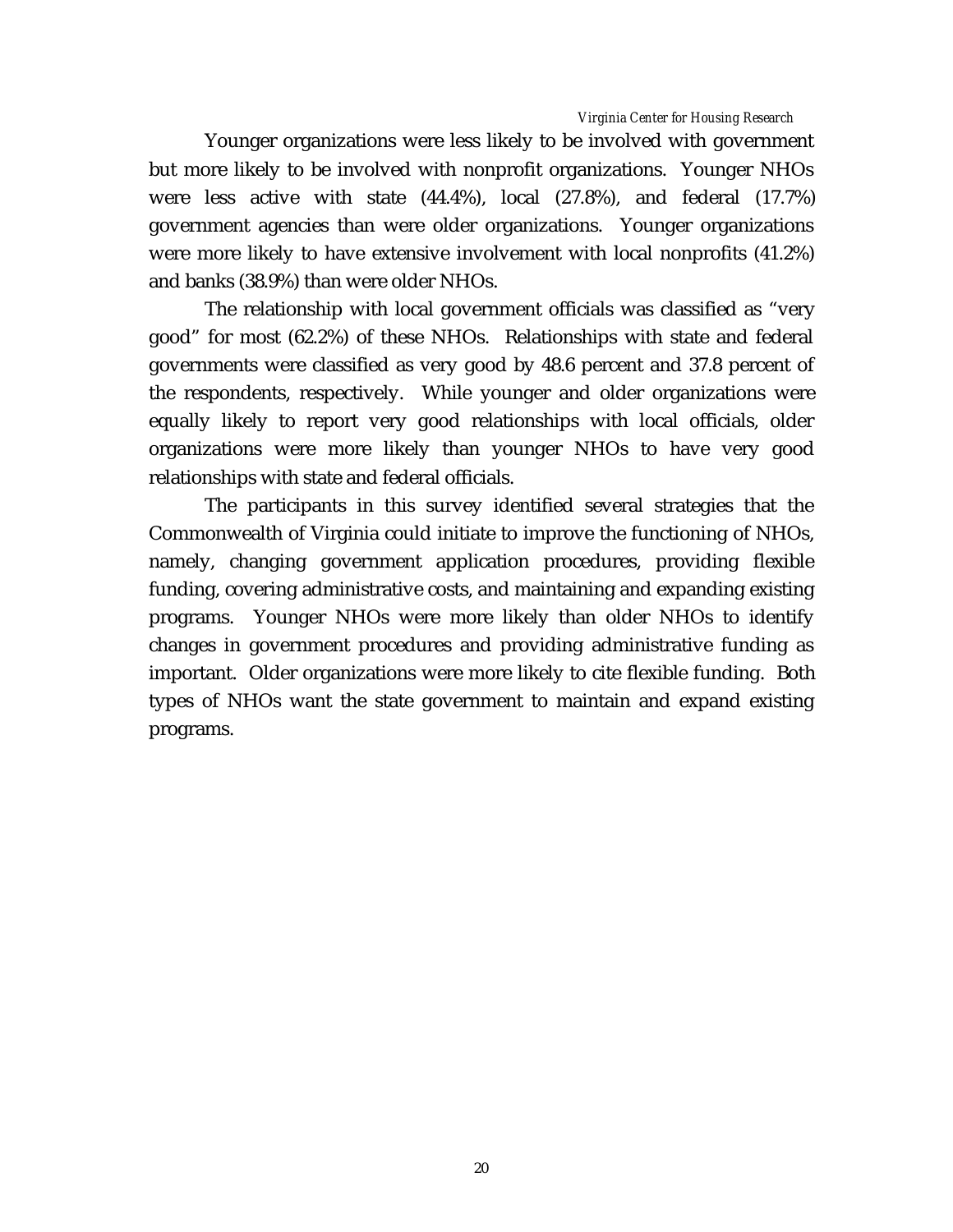## **Conclusions**

This survey has provided the only detailed information available about Virginia's nonprofit housing organizations completed to date. The information has helped identify age as an important factor in the development of NHOs. Increased maturity is likely to profoundly affect geographic operating area, service provision, board operation, staff composition, financial resources, government relations, planning, and neighborhood participation in the future.

The 36 NHOs responding to this survey reflect the importance of the nonprofit housing sector in meeting the low-income housing needs of the Commonwealth. These NHOs constructed or rehabilitated over 1,700 singlefamily and 530 multi-family housing units during a four year span. On an annual basis, these NHOs averaged nearly 50 single-family units and 15 multifamily units per organization. Additionally, these NHOs own or operate over 2,200 housing units, mostly apartments in multi-family structures--an average of 63 units per organization.

NHOs provide a wide range of services beyond building or rehabilitating housing. Most NHOs provide various forms of housing counseling to their clients and many provide shelters for the homeless or abused. Their impact goes well beyond the number of housing units provided, with the average NHO serving approximately 500 people in 1994.

Of the 23 NHOs reporting budgetary data, the average total budget for 1994-95 was \$2.0 million, with an average operating budget of \$960,000. Funding came from a diverse range of sources, most importantly federal and state government, followed by fees and rents and private sources.

Older NHOs are more likely to be larger across a variety of measures (staff, budget, units produced, people served, etc.), serve wider geographic areas, and offer a larger range of services than younger NHOs. This suggests that organizational maturity leads to growth.

Some younger organizations, particularly those with successful track records and adequate operating funds, are likely to expand operations as they age. These expansions will occur in new and adjoining geographic areas. It is also likely, but not measured in this survey, that new organizations will emerge in markets that are not served by existing NHOs.

Younger NHOs provide a less diverse set of services, provide fewer housing units, and affect fewer people than older NHOs. As they age and capabilities increase, most young organizations at a minimum will provide